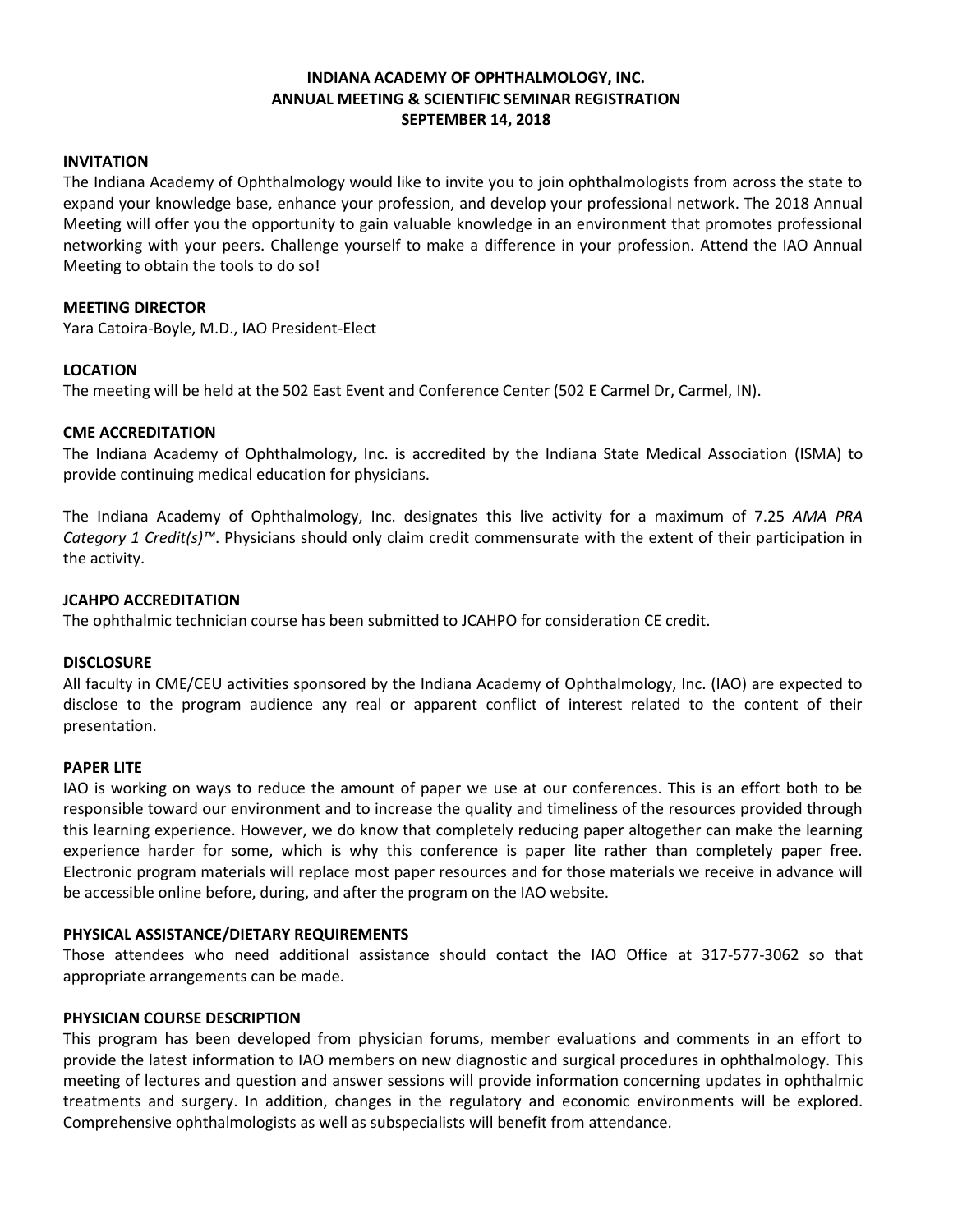## **COURSE OBJECTIVES**

At the conclusion of this Symposium, the participants will be able to:

- Apply the latest information from clinical trials to patient care
- Develop guidelines for co-management
- Analyze the various differential diagnoses associated with dysphotopsias
- Understand the current methods to decrease the incidence of negative dysphotopsias
- Understand both the common and uncommon causes of blurry vision after cataract surgery
- Be able to differentiate between anterior and posterior segment etiologies of decreased vision
- Develop treatment plans for complications after cataract surgery.
- Understanding the basics of several Ocular Emergencies, including Traumatic, Infectious, Vascular, and Neurologic causes

## **QUESTIONS**

For additional questions, please contact Kim Williams at the IAO office at 317-577-3062.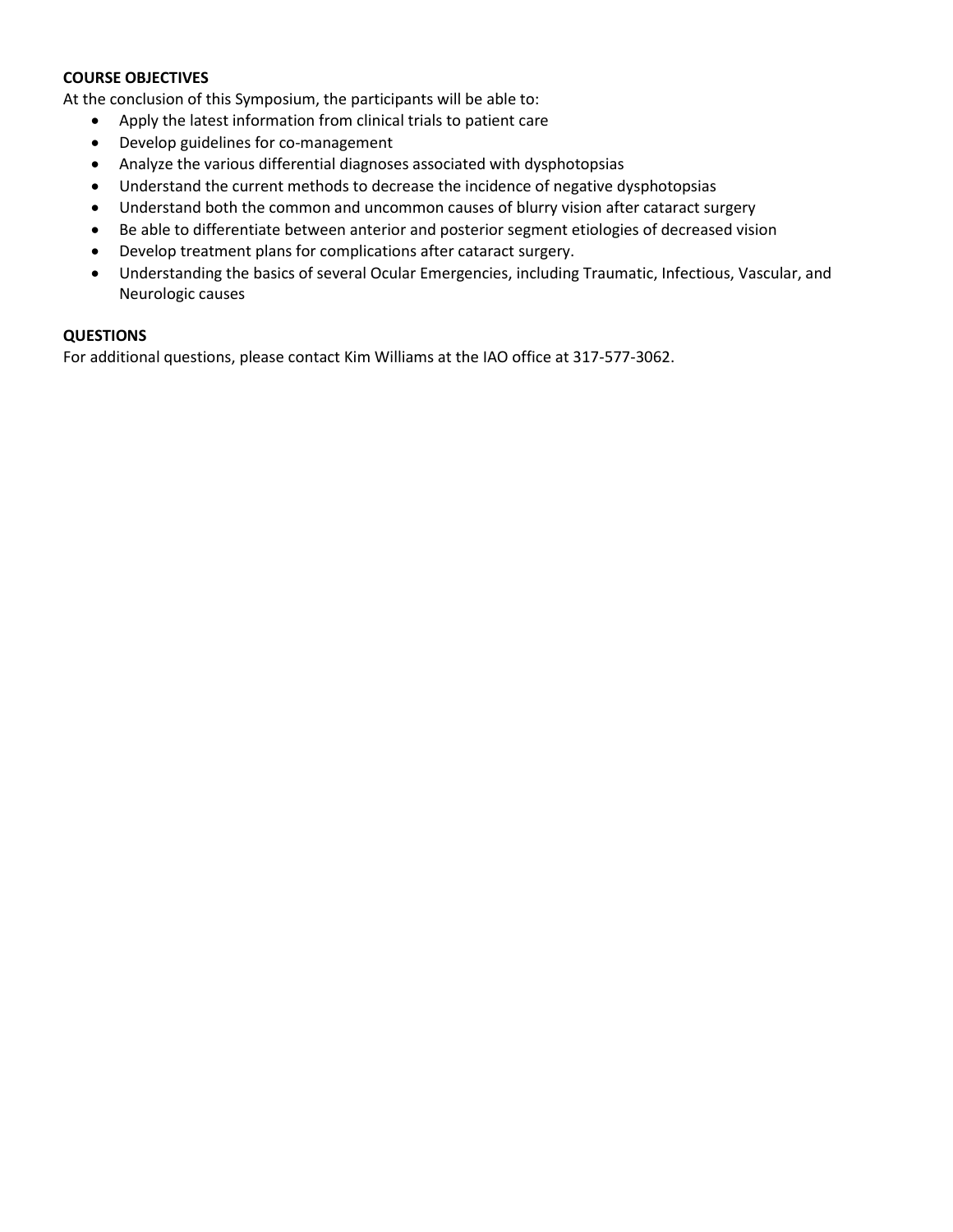| LYCIVILUS       | I chiau ve delleutre                                                                                                                                                                                                                                                                                                                                    |                                         |
|-----------------|---------------------------------------------------------------------------------------------------------------------------------------------------------------------------------------------------------------------------------------------------------------------------------------------------------------------------------------------------------|-----------------------------------------|
| <b>Time</b>     | <b>Topic</b>                                                                                                                                                                                                                                                                                                                                            | <b>Speaker</b>                          |
| $8:00 - 8:15$   | Welcome                                                                                                                                                                                                                                                                                                                                                 | Stephen Klapper, M.D., IAO<br>President |
| $8:15 - 9:15$   | OMIC Update - Co-management Liability and Risk<br>Management                                                                                                                                                                                                                                                                                            | Hans Bruhn, OMIC                        |
| $9:15 - 10:00$  | <b>Ophthalmic Plastics Update</b>                                                                                                                                                                                                                                                                                                                       | Keith Carter, M.D.                      |
| $10:00 - 10:30$ | <b>Break with Exhibits</b>                                                                                                                                                                                                                                                                                                                              |                                         |
| $10:30 - 11:15$ | Negative Dysphotopsias-The Unsolved Mystery                                                                                                                                                                                                                                                                                                             | Bonnie Henderson, M.D.                  |
| $11:15 - 12:00$ | American Academy of Ophthalmology Update                                                                                                                                                                                                                                                                                                                | Keith Carter, M.D.                      |
| $12:00 - 1:30$  | Lunch / Awards<br>Indiana Legislative Update - Sen. John Ruckelshaus<br>$\circ$<br>Update on the ISMA Insurance Product - Francis Price,<br>$\circ$<br>M.D.<br>Update from the AAO Councilor - Andrew Tharp, M.D.<br>$\circ$<br>IAO/PAC Update - Kim Williams, IAO Executive Director<br>$\circ$                                                        |                                         |
| $1:30 - 2:15$   | Choosing The Right Surgery For Endothelial Decompensation                                                                                                                                                                                                                                                                                               | Francis Price, M.D.                     |
| $2:15 - 3:00$   | Ten Eye Emergencies in the Emergency Department                                                                                                                                                                                                                                                                                                         | Rob Cantor, M.D.                        |
| $3:00 - 3:15$   | <b>Break with Exhibits</b>                                                                                                                                                                                                                                                                                                                              |                                         |
| $3:15 - 3:45$   | Intraocular Lens Implantation in the Absence of Capsular<br>Support                                                                                                                                                                                                                                                                                     | Shaohui Liu, M.D.                       |
| $3:45 - 4:45$   | Complex Case Symposium<br>Cataract Surgery In The Nanophthalmic Eye - Elizabeth<br>$\circ$<br>Martin, M.D.<br>When to Give the Finger - Matthew Feng, M.D.<br>$\circ$<br>Sero-Negative Granulomatosis With Polyangiitis -<br>$\circ$<br>Associated Necrotizing Scleritis - Priyanka Parekh, M.D.<br>Complex Case from Eskenazi - Scott Wentz, M.D.<br>O |                                         |
| $4:45 - 5:30$   | "Doctor, I Still Can't See"                                                                                                                                                                                                                                                                                                                             | Bonnie Henderson, M.D.                  |
| 5:30            | Close                                                                                                                                                                                                                                                                                                                                                   |                                         |

# **EyeMDs – Tentative Schedule**

# **Ophthalmic Technicians – Tentative Schedule**

| <b>Time</b>     | <b>Topic</b>                                                                                         | <b>Speaker</b>       |
|-----------------|------------------------------------------------------------------------------------------------------|----------------------|
| $8:15 - 8:30$   | Welcome                                                                                              | Jeffrey Hudson, M.D. |
| $8:30 - 9:30$   | Pearls about PEERLA                                                                                  | William Argus, M.D.  |
| $9:30 - 10:30$  | Advanced Visual Field Interpretation                                                                 | William Argus, M.D.  |
| $10:30 - 11:00$ | <b>Break with Exhibits</b>                                                                           |                      |
| $11:00 - 12:00$ | Show and Tell: Interesting Ophthalmic Images                                                         | William Argus, M.D.  |
| $12:00 - 1:00$  | Lunch - Eller Room                                                                                   |                      |
| $1:00 - 2:00$   | OMIC Update - Co-management Liability and Risk Management                                            | Hans Bruhn, OMIC     |
| $2:00 - 3:00$   | <b>Eyelid Problems</b>                                                                               | Jeffrey Hudson, M.D. |
| $3:00 - 3:30$   | <b>Break with Exhibits</b>                                                                           |                      |
| $3:30 - 4:30$   | Ocular Surface Disease/Dry Eye And Its Affect On Preoperative<br><b>Testing For Cataract Surgery</b> | Francis Price, M.D.  |
|                 |                                                                                                      |                      |